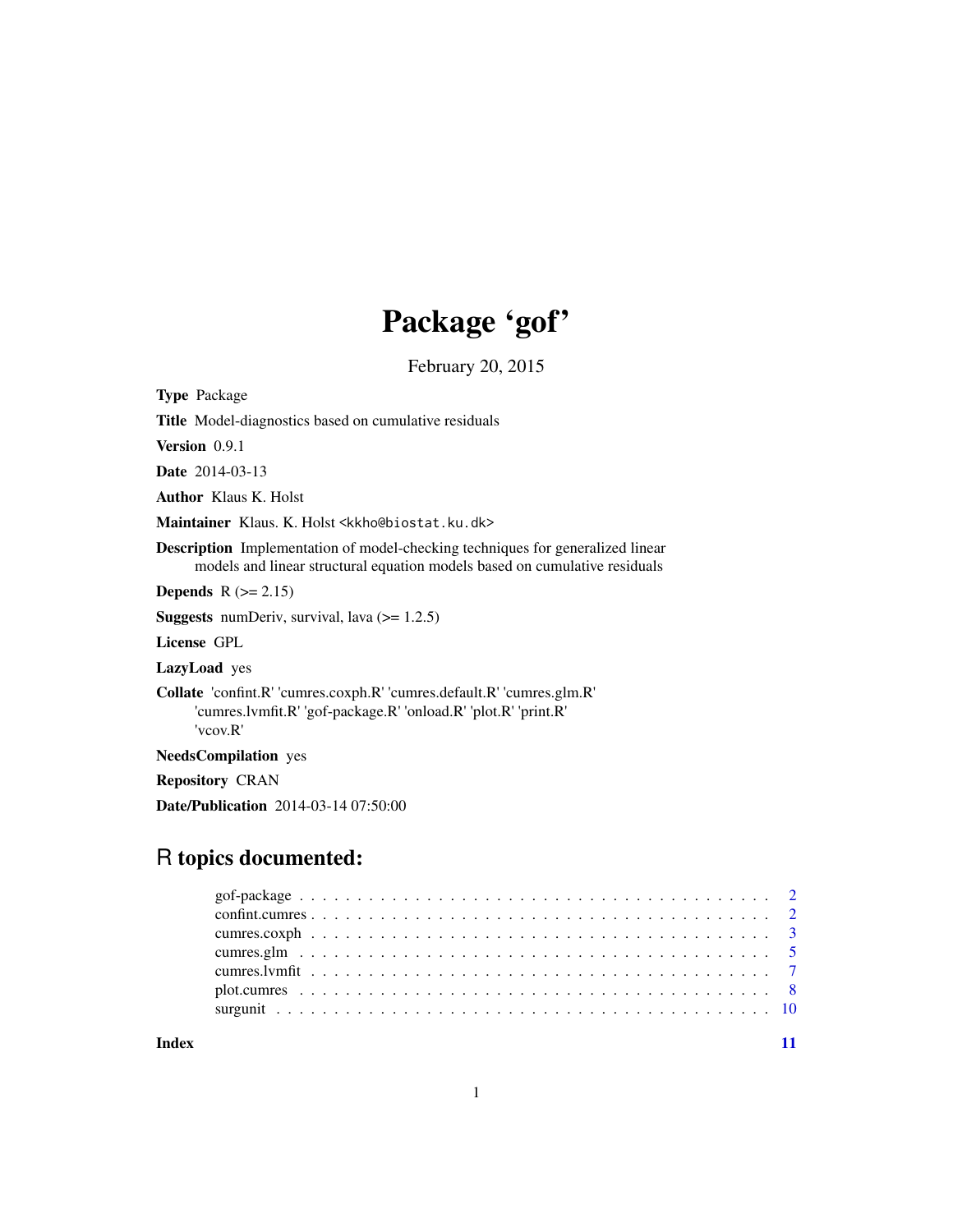<span id="page-1-0"></span>

## Description

Model-diagnostics based on cumulative residuals

#### Author(s)

Klaus K. Holst <kkho@biostat.ku.dk>

#### References

D.Y. Lin and L.J. Wei and Z. Ying (2002) *Model-Checking Techniques Based on Cumulative Residuals*. Biometrics, Volume 58, pp 1-12.

John Q. Su and L.J. Wei (1991) *A lack-of-fit test for the mean function in a generalized linear model*. Journal. Amer. Statist. Assoc., Volume 86, Number 414, pp 420-426.

#### See Also

[cox.aalen](#page-0-0) in the timereg-package for similar GoF-methods for survival-data.

## Examples

example(cumres)

confint.cumres *Returns prediction bands for 'cumres' object*

## Description

Calculates prediction bands for the cumulative residual process under the null.

#### Usage

```
## S3 method for class 'cumres'
confint(object,
  parm = 1:length(object$variable), level = 0.95,
   cval = NULL, ...
```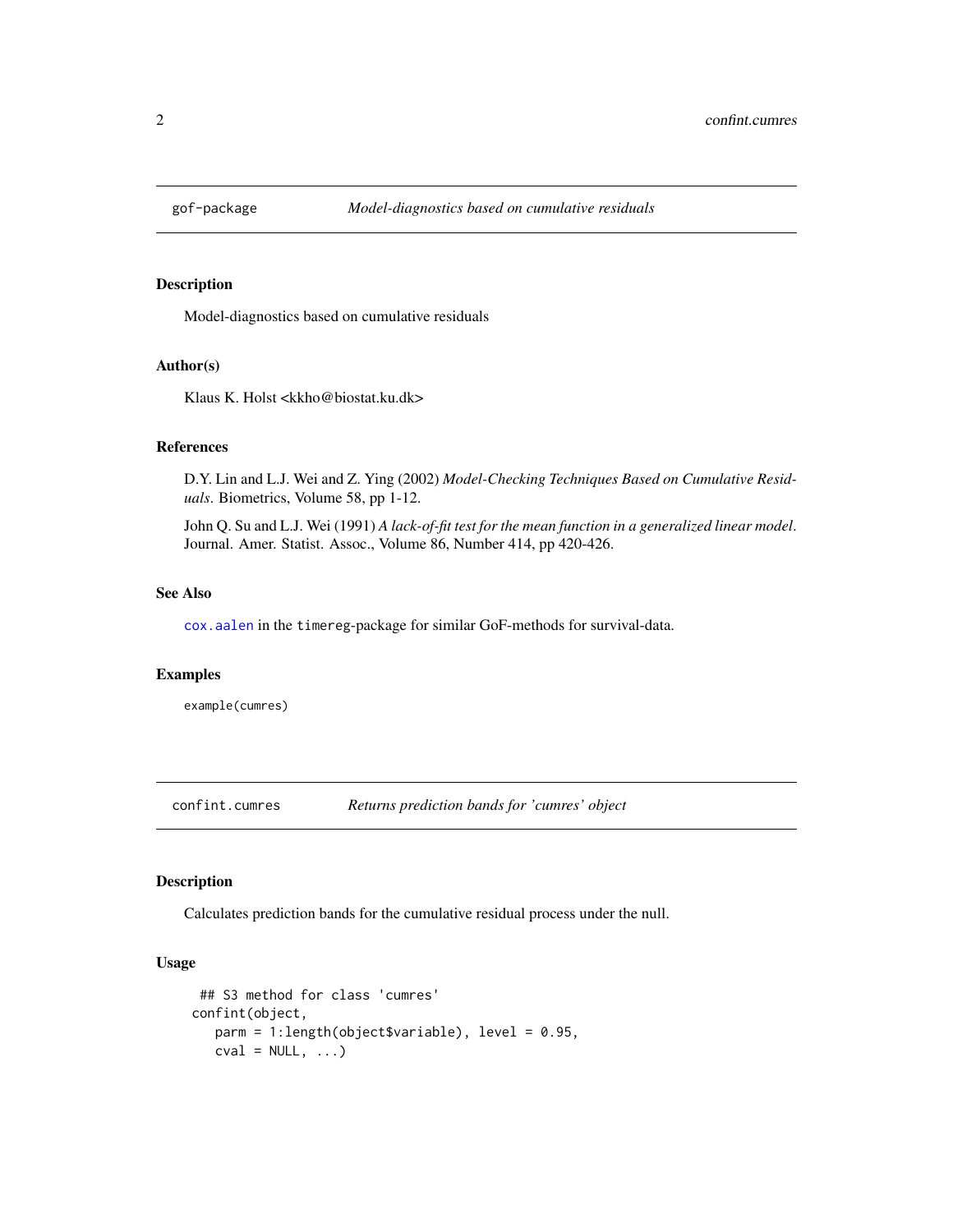## <span id="page-2-0"></span>cumres.coxph 3

## Arguments

| object   | Object produced by the function cumres                                                                                         |
|----------|--------------------------------------------------------------------------------------------------------------------------------|
| parm     | vector of numbers indicating which processes from the x to calculate prediction<br>bands for.                                  |
| level    | The required prediction level.                                                                                                 |
| cval     | Overrules the level-parameter by calculating symmetric prediction bands de-<br>fined by the standard error multiplied by cval. |
| $\cdots$ | Additional arguments.                                                                                                          |

## Value

list with the following members:

- "t"Ordered values of variable that is used to cumulate residuals after
- yuUpper simultaneous confidence limit

#### Author(s)

Klaus K. Holst <kkho@biostat.ku.dk>

## See Also

[cumres](#page-4-1)

#### Examples

```
n \le -500; x \le - abs(rnorm(n,sd=0.2))+0.01; y \le - sqrt(x) + rnorm(n,sd=0.2)
1 \leftarrow \text{lm}(y \sim x)g <- cumres(l, R=1000)
confint(g,1)
```

| cumres.coxph | Calculates GoF measures for Cox's propoportional hazard model for |
|--------------|-------------------------------------------------------------------|
|              | right censored survival times                                     |

## Description

Calculates score processes and KS and Cvm tests for proportionaly of hazards via simulation (Martinussen and Scheike, 2006).

#### Usage

```
## S3 method for class 'coxph'
cumres(model,
  variable = c(colnames(model.matrix(model))),
   type = c("score", "residual"), R = 1000,plots = min(R, 50), seed = round(runif(1, 1, 1e+09)),
   ...)
```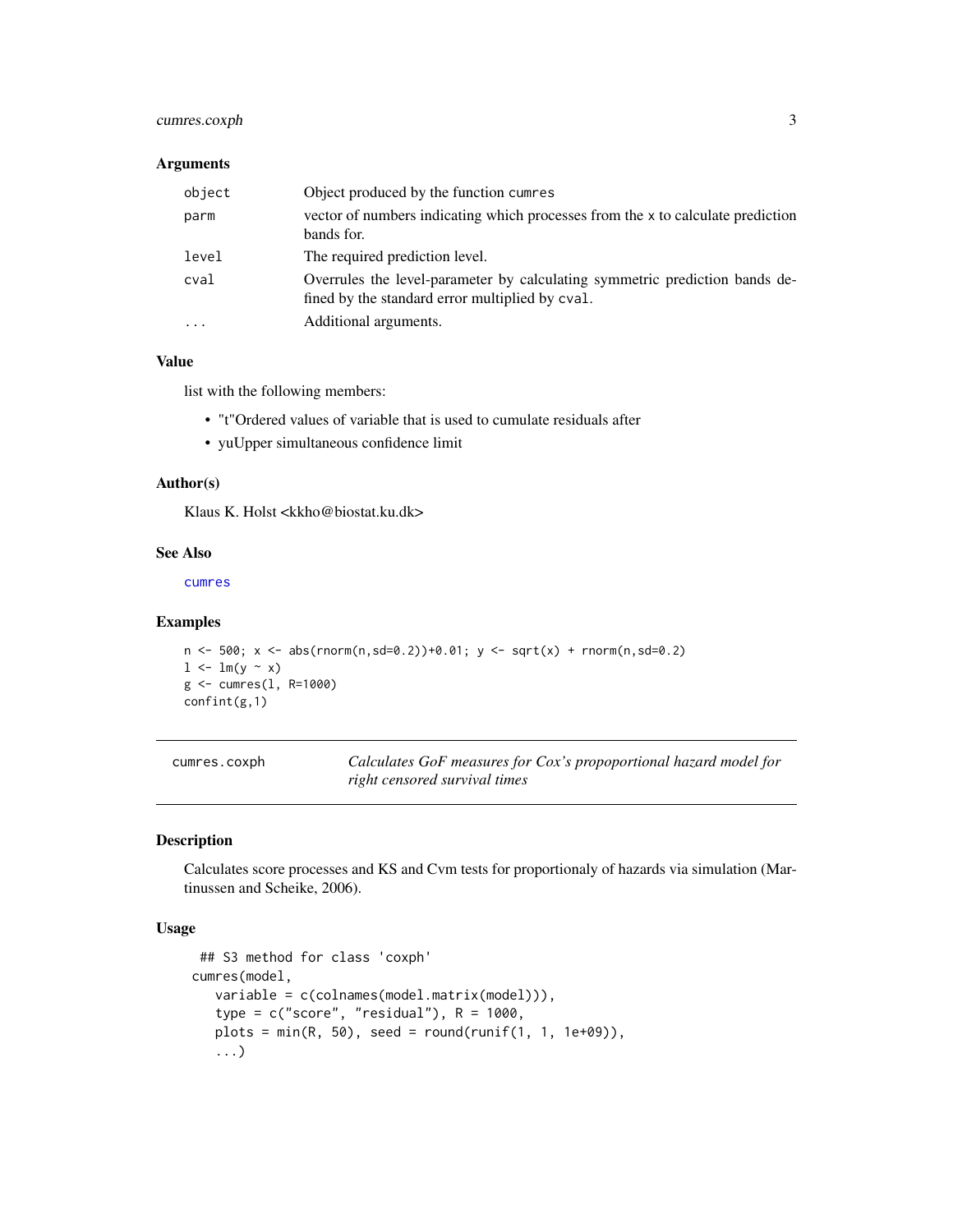#### <span id="page-3-0"></span>Arguments

| model    | Model object (1m or g1m)                                   |
|----------|------------------------------------------------------------|
| variable | List of variable to order the residuals after              |
| R        | Number of samples used in simulation                       |
| type     | Type of GoF-procedure                                      |
| plots    | Number of realizations to save for use in the plot-routine |
| seed     | Random seed                                                |
|          | additional arguments                                       |
|          |                                                            |

## Value

Returns an object of class 'cumres'.

#### Author(s)

Klaus K. Holst and Thomas Scheike

#### References

Lin, D. Y. and Wei, L. J. and Ying, Z. (1993) *Checking the Cox model with cumulative sums of martingale-based residuals* Biometrika, Volume 80, No 3, p. 557-572.

Martinussen, Torben and Scheike, Thomas H. *Dynamic regression models for survival data* (2006), Springer, New York.

## See Also

[cumres.glm](#page-4-2), [coxph](#page-0-0), and [cox.aalen](#page-0-0) in the timereg package for similar GoF-methods for survivaldata.

## Examples

```
library(survival)
```

```
simcox <- function(n=100, seed=1) {
 if (!is.null(seed))
    set.seed(seed)
  require(survival)
  time<-rexp(n); cen<-2*rexp(n);
  status<-(time<cen);
  time[status==0]<-cen[status==0];
  X<-matrix(rnorm(2*n),n,2)
  return(data.frame(time=time, status=status, X))
}
n \le -100; d \le -\sin(\cos(n)); m1 \le -\cosh(\text{Surv}(\text{time}, \text{status}) \sim \text{X1 + X2}, data=d)
cumres(m1)
## Not run:
## PBC example
```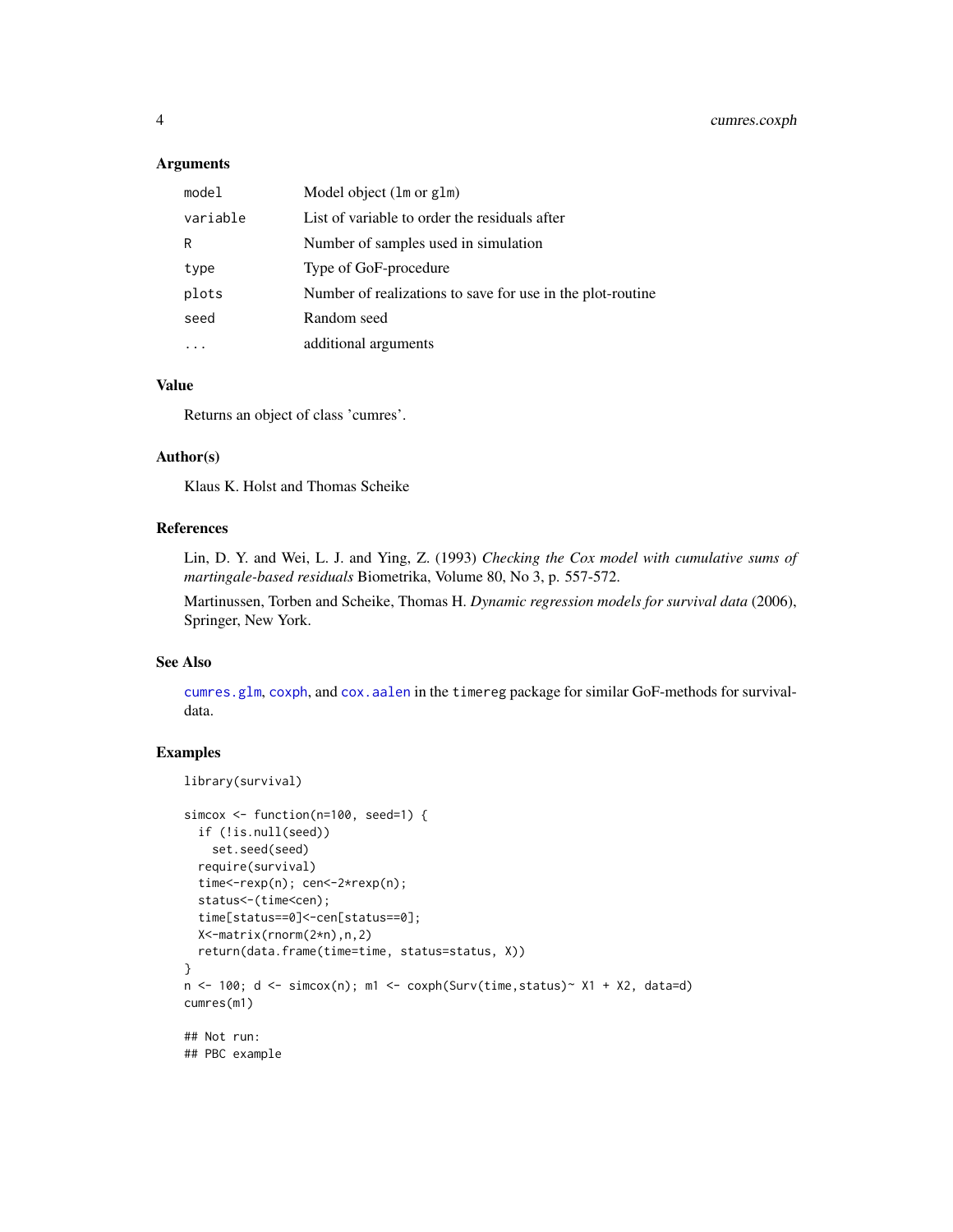## <span id="page-4-0"></span>cumres.glm 5

```
data(pbc)
fit.cox <- coxph(Surv(time,status==2) ~ age + edema + bili + protime, data=pbc)
system.time(pbc.gof <- cumres(fit.cox,R=2000))
par(mfrow=c(2,2))
plot(pbc.gof, ci=TRUE, legend=NULL)
## End(Not run)
```
<span id="page-4-2"></span>cumres.glm *Calculates GoF statistics based on cumulative residual processes*

## <span id="page-4-1"></span>Description

Given the generalized linear models model

$$
g(E(Y_i|X_{i1},...,X_{ik})) = \sum_{i=1}^k \beta_j X_{ij}
$$

the cumres-function calculates the the observed cumulative sum of residual process, cumulating the residuals,  $e_i$ , by the jth covariate:

$$
W_j(t) = n^{-1/2} \sum_{i=1}^n 1_{\{X_{ij} < t\}} e_i
$$

and Kolmogorov-Smirnov and Cramer-von-Mises test statistics are calculated via simulation from the asymptotic distribution of the cumulative residual process under the null (Lin et al., 2002).

#### Usage

```
## S3 method for class 'glm'
cumres(model,
   variable = c("predicted", colnames(model.matrix(model))),
   data = data.frame(model.matrix(model)), R = 1000,
   b = 0, plots = min(R, 50), breakties = 1e-12,
   seed = round(runif(1, 1, 1e+09)), ...
```
## Arguments

| model      | Model object (1m or g1m)                                                                 |
|------------|------------------------------------------------------------------------------------------|
| variable   | List of variable to order the residuals after                                            |
| data       | data.frame used to fit model (complete cases)                                            |
| R          | Number of samples used in simulation                                                     |
| b          | Moving average bandwidth (0 corresponds to infinity $=$ standard cumulated<br>residuals) |
| plots      | Number of realizations to save for use in the plot-routine                               |
| breakties  | Add unif [0, breakties] to observations                                                  |
| seed       | Random seed                                                                              |
| $\ddots$ . | additional arguments                                                                     |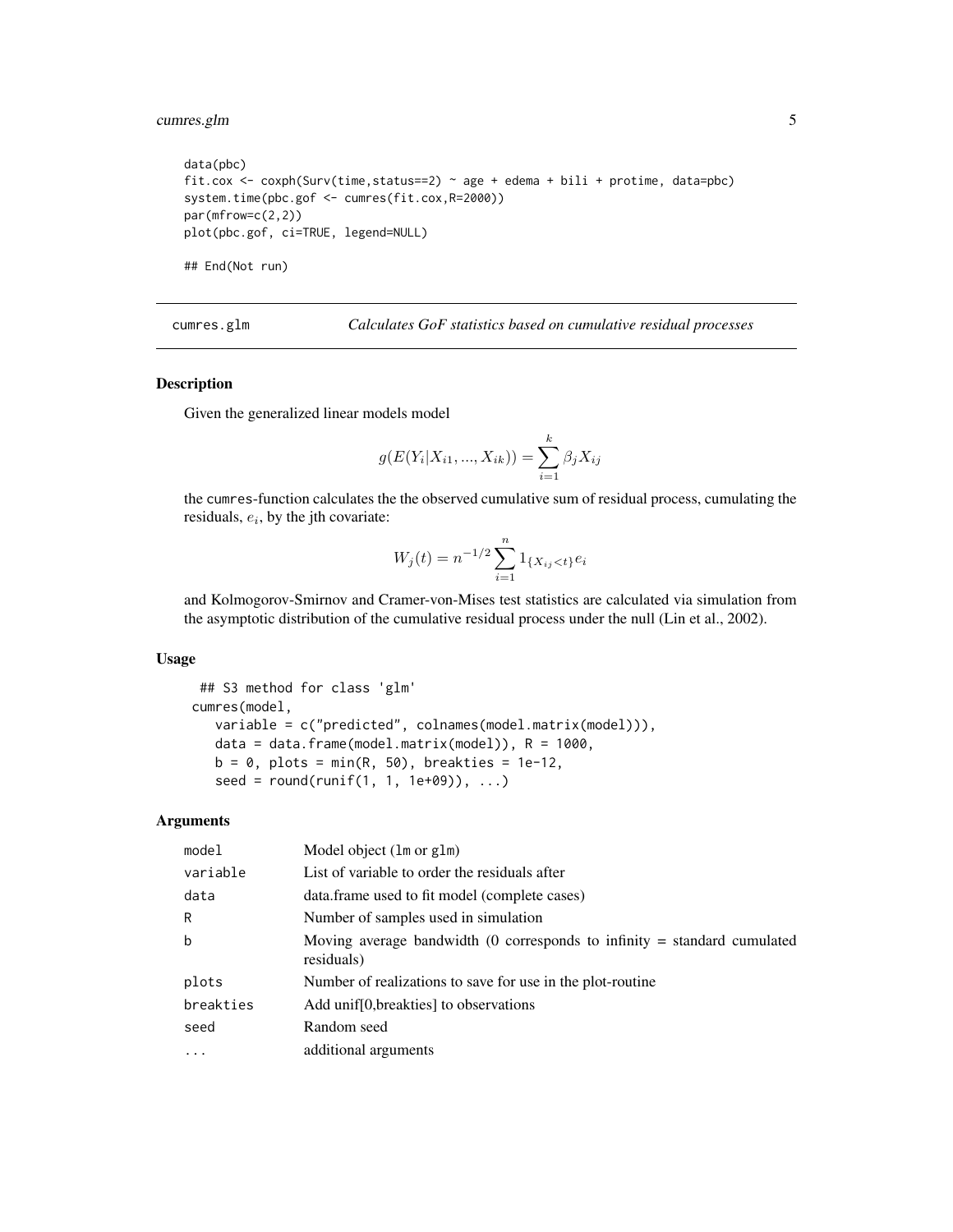#### <span id="page-5-0"></span>Value

Returns an object of class 'cumres'.

#### Note

Currently linear (normal), logistic and poisson regression models with canonical links are supported.

## Author(s)

Klaus K. Holst

## References

D.Y. Lin and L.J. Wei and Z. Ying (2002) *Model-Checking Techniques Based on Cumulative Residuals*. Biometrics, Volume 58, pp 1-12.

John Q. Su and L.J. Wei (1991) *A lack-of-fit test for the mean function in a generalized linear model*. Journal. Amer. Statist. Assoc., Volume 86, Number 414, pp 420-426.

#### See Also

[cox.aalen](#page-0-0) in the timereg-package for similar GoF-methods for survival-data.

## Examples

```
sim1 <- function(n=100, f=function(x1,x2) {10+x1+x2^2}, sd=1, seed=1) {
  if (!is.null(seed))
    set.seed(seed)
  x1 \leftarrow \text{norm}(n);x2 \le rnorm(n)
  X \leftarrow \text{cbind}(1, x1, x2)y \leftarrow f(x1, x2) + \text{norm}(n, sd=sd)d \leftarrow data-frame(y, x1, x2)return(d)
}
d <- sim1(100); 1 \leq \ln(y \approx x1 + x2, d)system.time(g <- cumres(l, R=100, plots=50))
g
plot(g)
g1 <- cumres(l, c("y"), R=100, plots=50)
g1
g2 <- cumres(l, c("y"), R=100, plots=50, b=0.5)
g2
```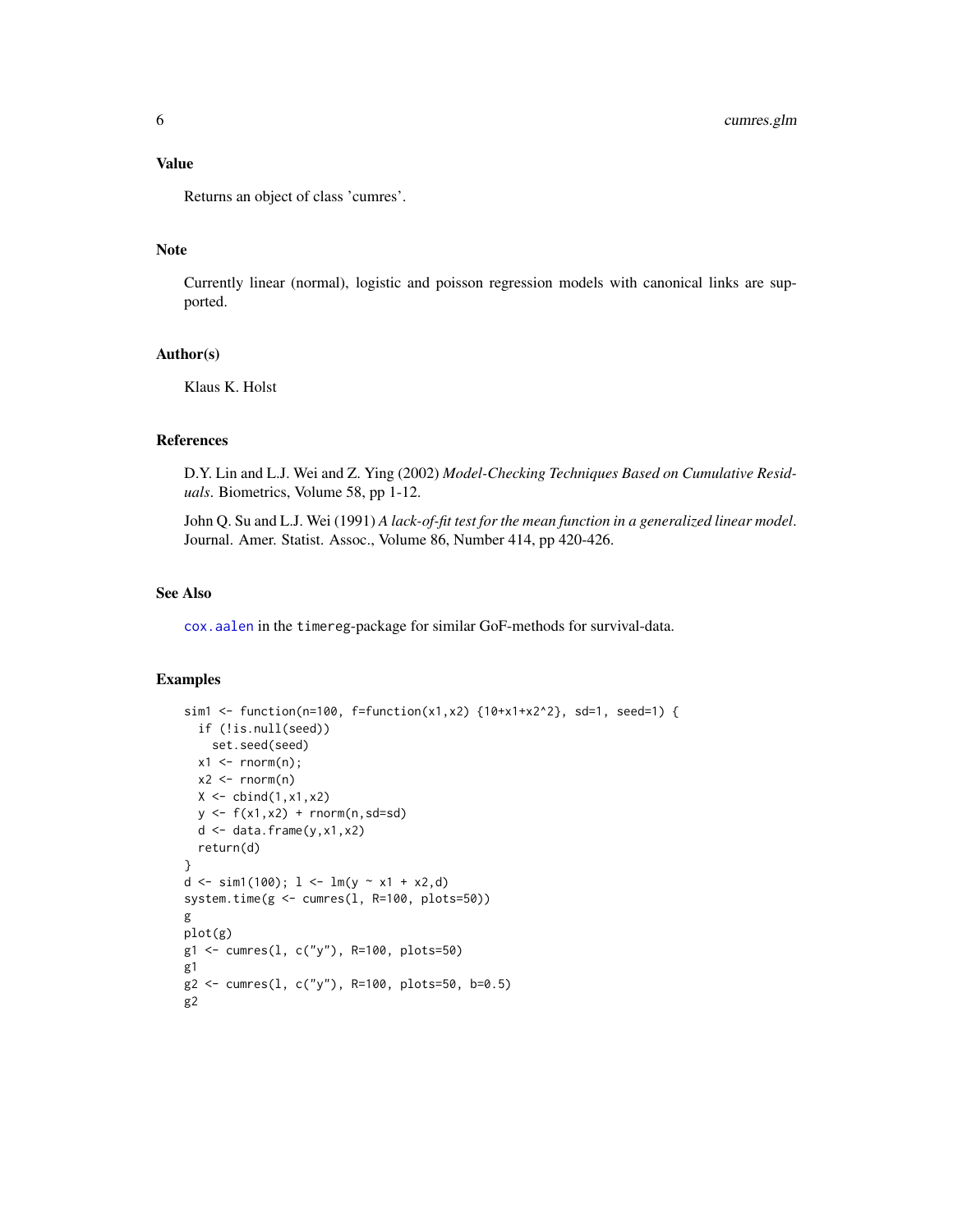<span id="page-6-0"></span>

## Description

Calculates GoF statistics based on cumulative residual processes for structural equation models fitted with the lava package.

## Usage

```
## S3 method for class 'lvmfit'
cumres(model, y, x, full = FALSE,
   data = model.frame(model), p, R = 1000, b = 0,
   plots = min(R, 50), seed = round(runif(1, 1, 1e+09)),
   ...)
```
#### Arguments

| model     | l vm object                                                                                                                                                                                                                                                                                                        |
|-----------|--------------------------------------------------------------------------------------------------------------------------------------------------------------------------------------------------------------------------------------------------------------------------------------------------------------------|
| У         | A formula specifying the association to be checked. Alternatively the outcome<br>specified as a function or a string with the name of the outcome in the model.                                                                                                                                                    |
| X         | Predictor. A function, vector or character                                                                                                                                                                                                                                                                         |
| full      | If FALSE the prediction, Pr, of the variable that are ordered after is only calcu-<br>lated based on the conditional distribution given covariates. If TRUE the con-<br>ditional expectation is based on the largest set of covariates and endogenous<br>variables such that the residual and Pr are uncorrelated. |
| data      | data.frame (default is the model.frame of the model)                                                                                                                                                                                                                                                               |
| p         | Optional parameter vector                                                                                                                                                                                                                                                                                          |
| R         | Number of processes to simulate                                                                                                                                                                                                                                                                                    |
| b         | Moving average parameter                                                                                                                                                                                                                                                                                           |
| plots     | Number of processes to save for use with the plot method                                                                                                                                                                                                                                                           |
| seed      | Random seed                                                                                                                                                                                                                                                                                                        |
| $\ddotsc$ | Additional arguments parsed on to lower-level functions                                                                                                                                                                                                                                                            |
|           |                                                                                                                                                                                                                                                                                                                    |

## Details

With y and x given as functions the user can decide which variables to use in the prediction of the outcome and predictor (use the predict method as below).

## Value

Returns a cumres object with associated plot,print,confint methods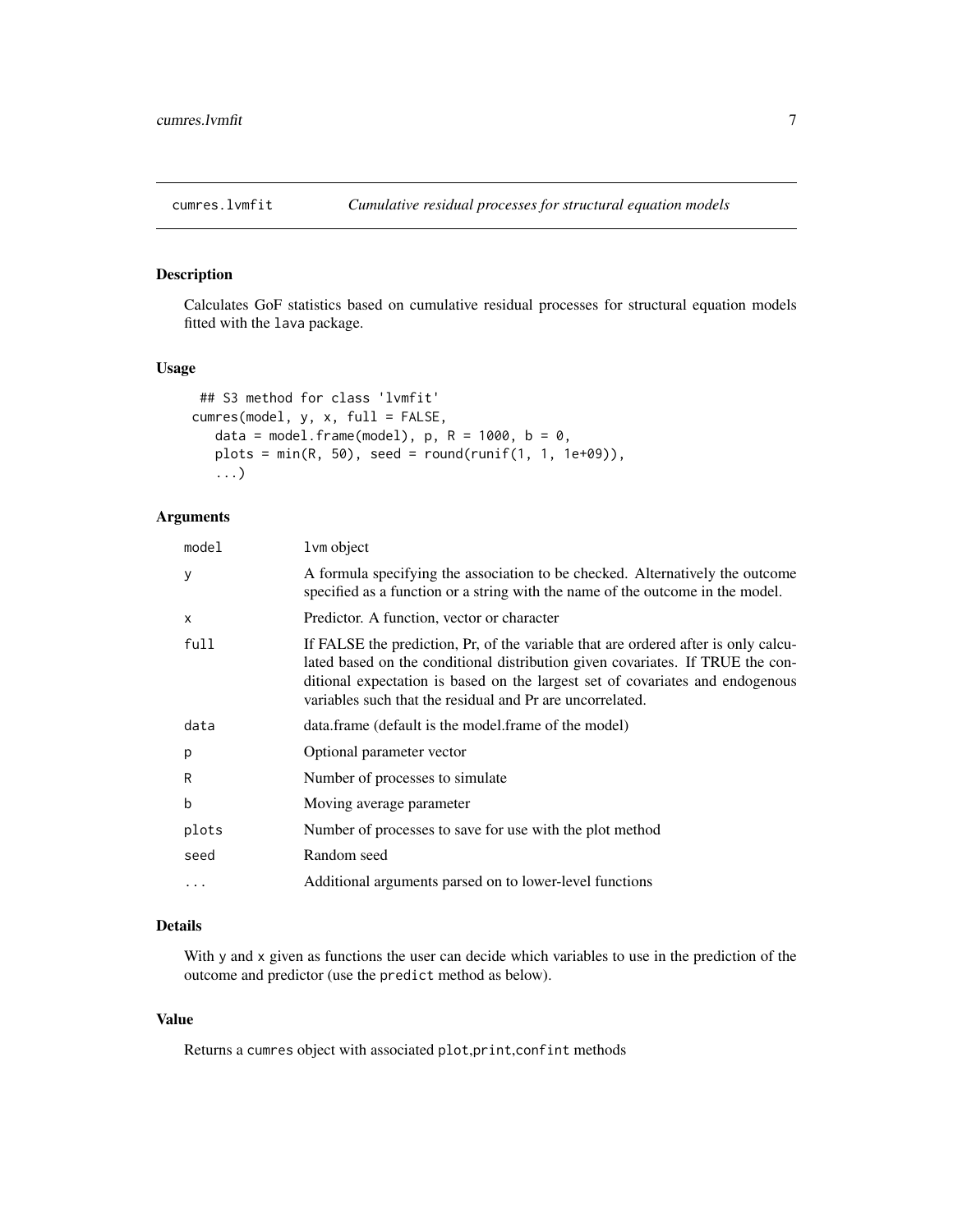<span id="page-7-0"></span>8 plot.cumres

#### Author(s)

Klaus K. Holst

## References

B.N. Sanchez and E. A. Houseman and L. M. Ryan (2009) *Residual-Based Diagnostics for Structural Equation Models*. Biometrics Volume 65 (1), pp 104-115.

#### Examples

```
library(lava)
m <- lvm(list(c(y1,y2,y3)~eta,eta~x)); latent(m) <- ~eta
## simulate some data with non-linear covariate effect
functional(m,eta~x) <- function(x) 0.3*x^2
d \leq \sin(m, 100)e <- estimate(m,d)
## Checking the functional form of eta on x
g <- cumres(e,eta~x,R=1000)
plot(g)
x \leftarrow function(p) predict(e, x=~y2+y3, p=p)[, "eta"]
## Checking the functional form of y1 on eta
cumres(e,y1~eta,R=1000)
g <- cumres(e,"y1",x=x,R=1000)
plot(g)
```
plot.cumres *Plot cumulative residuals from a 'cumres' object*

## Description

plot displays the observed cumulative residual process with realizations under the null. 95% prediction bands

#### Usage

```
## S3 method for class 'cumres'
plot(x, idx = 1:length(x$variable),col = c("grey"), ci = TRUE, col.ci = "darkblue",col.alpha = 0.3, lty.ci = 0, level = 0.95,
   legend = c("type1", "type2", "none"), xlab, ylab,
   vs = TRUE, ylim = NULL, title, ...)
```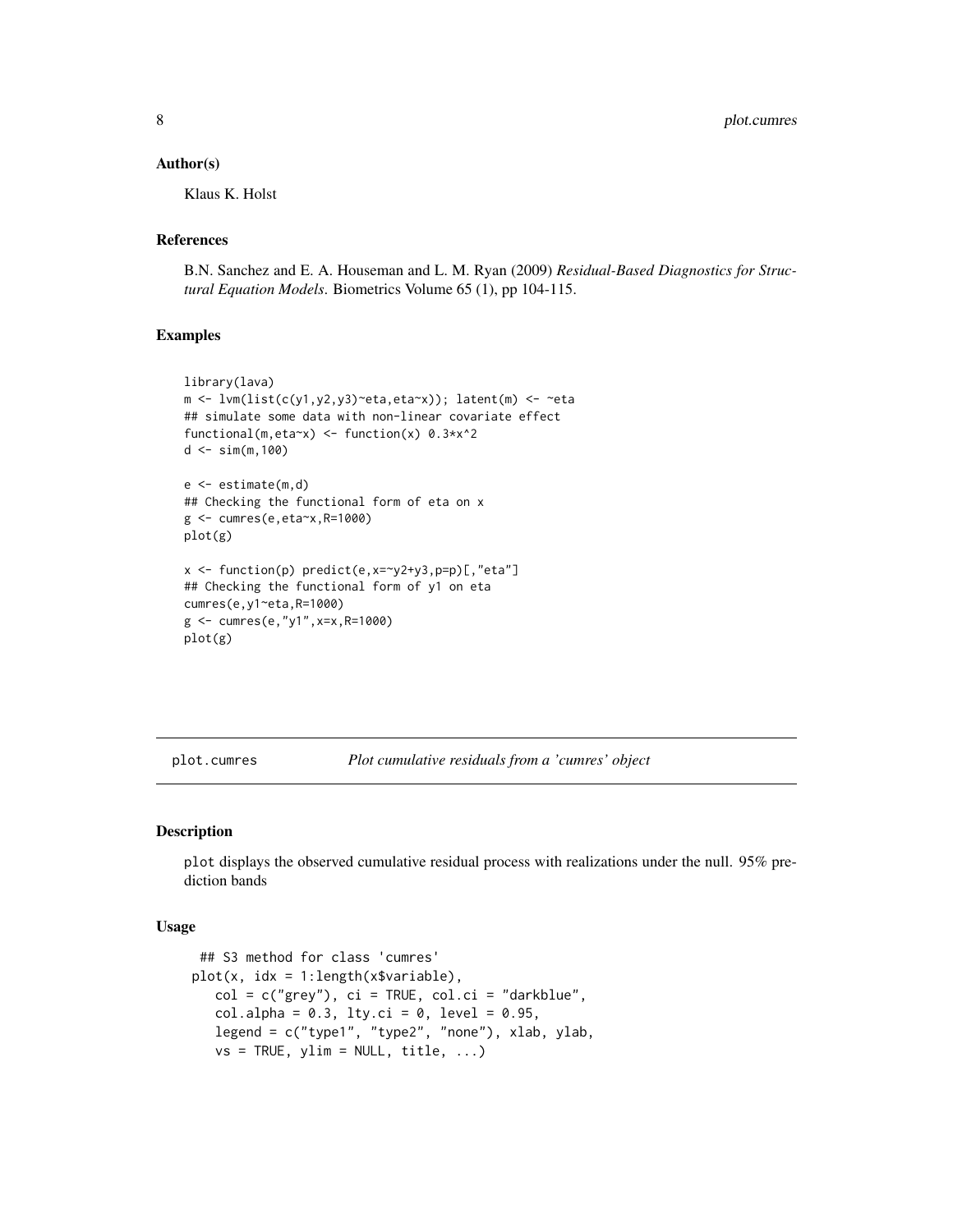## <span id="page-8-0"></span>plot.cumres 9

## Arguments

| $\times$  | Object produced by the function cumres.                                                                                                                                               |
|-----------|---------------------------------------------------------------------------------------------------------------------------------------------------------------------------------------|
| idx       | vector of numbers (or variable names) indicating which processes from the x to<br>plot.                                                                                               |
| col       | Color of the sample processes. By setting this parameter to "none" or NULL no<br>realizations will be drawn. The number of realizations is determined by the<br>cumres-object.        |
| ci        | Type of prediction bands to plot. Defaults to none. Set to TRUE to obtain simul-<br>taneous prediction bands under the null (pointwise can be obtained by setting to<br>"pointwise"). |
| col.ci    | Color of prediction band.                                                                                                                                                             |
| col.alpha | Degree of transparency $(0-1)$ of the prediction bands.                                                                                                                               |
| lty.ci    | Line type of prediction band.                                                                                                                                                         |
| level     | The required prediction level.                                                                                                                                                        |
| legend    | Type of legend where "type1" gives p-values of GoF-tests and "type2" gives<br>usual type of legends.                                                                                  |
| xlab      | Optional label of x-axis                                                                                                                                                              |
| ylab      | Optional label of y-axis                                                                                                                                                              |
| <b>VS</b> | Label of predictor                                                                                                                                                                    |
| ylim      | Range of y axis                                                                                                                                                                       |
| title     | Main title                                                                                                                                                                            |
| .         | Additional arguments passed to the plot-routine.                                                                                                                                      |

## Author(s)

Klaus K. Holst <kkho@biostat.ku.dk>

## See Also

[cumres](#page-4-1)

## Examples

```
n \le -500; x \le - abs(rnorm(n,sd=0.2))+0.01; y \le - sqrt(x) + rnorm(n,sd=0.2)
l \leftarrow lm(y \sim x)g <- cumres(l, R=500)
plot(g, idx=1, ci="sim", col=NULL, col.ci="purple", legend="type2")
```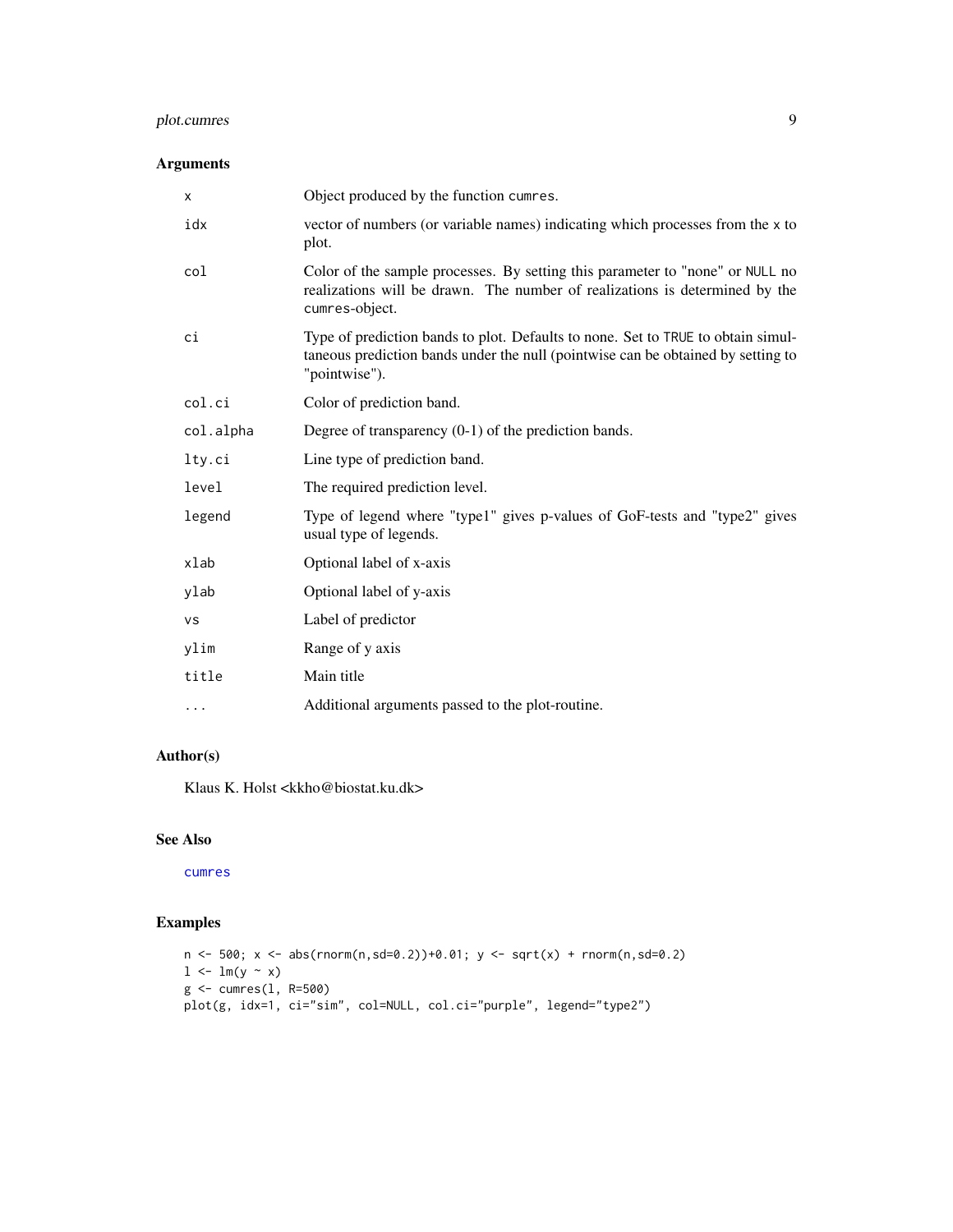<span id="page-9-0"></span>

## Description

Surgical Unit Data used in the paper by Lin et al. (2002). Survival time and covariates for 54 patients undergoing liver surgery.

#### Source

Neter, J., Kutner, M. H., Nachtsheim, C. J., and Wasserman, W. (1996), Applied Linear Statistical Models, 4th edition. Chicago: Irwin

## References

D.Y. Lin and L.J. Wei and Z. Ying (2002) *Model-Checking Techniques Based on Cumulative Residuals*. Biometrics, Volume 58, pp 1-12.